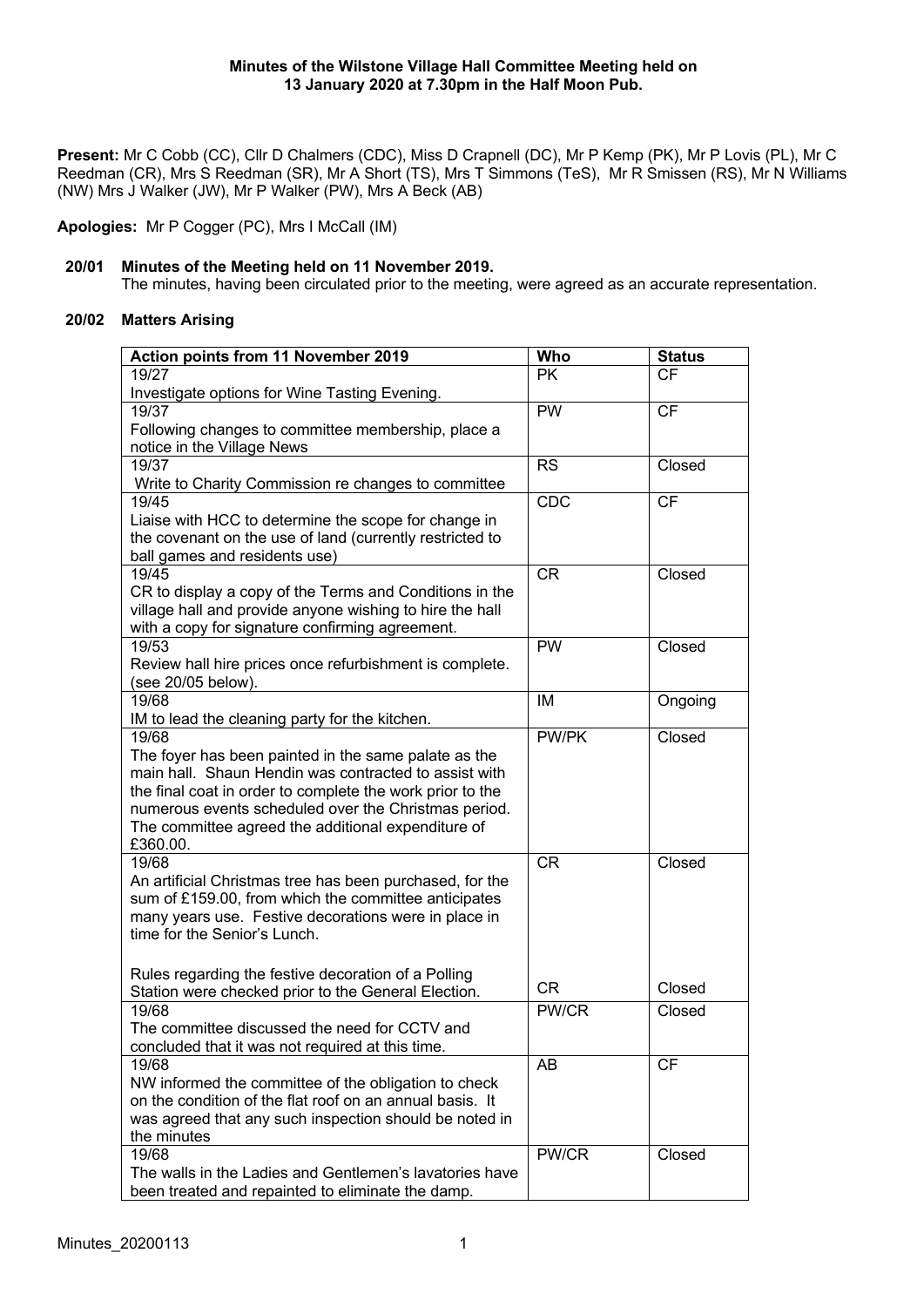#### **Minutes of the Wilstone Village Hall Committee Meeting held on 13 January 2020 at 7.30pm in the Half Moon Pub.**

#### **20/03 Treasurer's Report**

| <b>Balances</b>     | 13 January 2020 |
|---------------------|-----------------|
| Current             | £3,490.75       |
| Deposit             | £20,239.68      |
| Money Market (Bond) | £0.00           |
| Petty cash          | £608.20         |
| Awaiting paying in  | £30.00          |
|                     | £24,368.63      |
| Outstanding bills   | £0.00           |
| Unpaid cheques      | £0.00           |
| Total funds         | £24.368.63      |

# **20/04 Hall Refurbishment**

PW updated the committee on the status of the Village Hall refurbishment. Refurbishment of the main hall and committee room is now complete.

Final stages of work included the addition of a trim around the ceiling lights, and the installation of additional electrical sockets on the stage. CC offered to upload the electrical certificates, for all new sockets, to the website.

PW informed the committee that the window cleaner previously appointed could no longer undertake the work. Damian Brown has been engaged under the same remit - to clean the windows inside and out, clear the guttering and clean the high-level external plastics.

The committee discussed the poor state of repair of the patio situated on the recreational grounds owned by TRPC. CDC agreed to raise the issue with them, with an offer from the WVHC to pay for the repairs should TRPC decline to do so.

#### **20/05 Village hall hire rates**

After some considerable discussion the committee agreed to increase the rates for hire of the village hall by £1 per hour for each category of rate hire. The rate change would be proposed at the AGM in May with a view to implementing the change in September 2020. Furthermore, there was consensus to review hall hire rates on an annual basis.

TS will advise regular hall users of the intention to increase rates.

#### **20/06 Past Events**

**Film Night**: Fisherman's Friends, shown on 15 November, was well attended and raised £400 for BBC's Children in Need.

Wilstone Live & Local: Ivor and his Musical Mash performed on 7<sup>th</sup> December 2019, and a great night was had by all. A donation, based on profit from bar proceeds, will be awarded in favour of the Save our Shop Fund.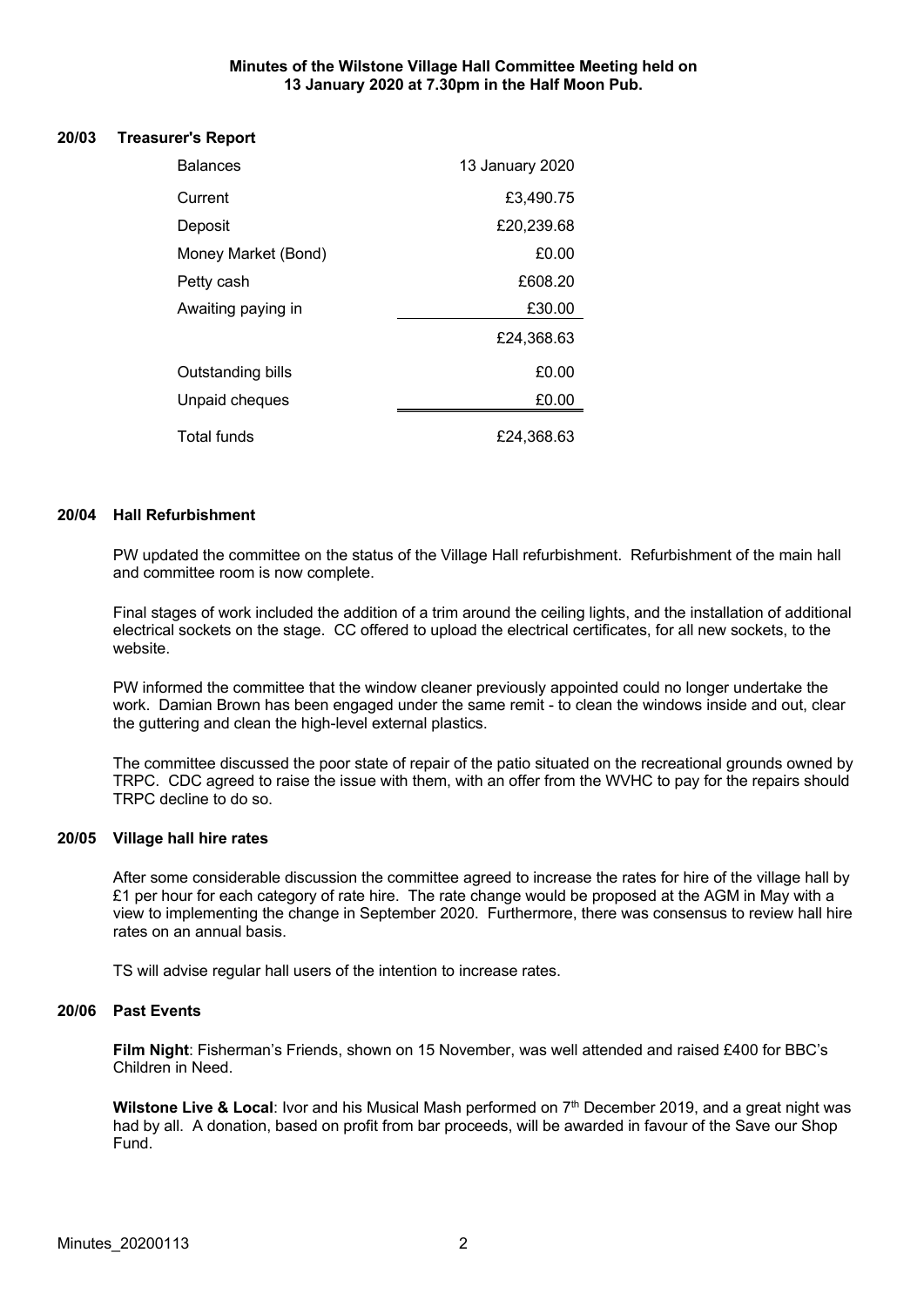## **20/07 Future Events**

**Film Night**: Friday, 17 January, Fighting with my family. Licence for bar is in place, purchase of food and drinks is underway.

Future dates are 21 February, 20 March & 17 April.

**Elvis**: Due to perform on 31<sup>st</sup> January 2020. 70 tickets have been sold to date; the remaining 10 tickets will be available for purchase from the village shop. The event will be publicised at the next Film Night.

**Wilstone Showtime:** The Wilstone Show Girls will headline an evening's entertainment on 14<sup>th</sup> March 2020. Other acts to include local tribute bands and comedians. The committee concurred with PW that to minimise costs, music required for the event would be consolidated onto a hard drive and played through the village hall's AV system. CC offered to help download the tracks. RS volunteered to man the music on the night.

**Village Fete:** The date of the village fete has been set for Sunday, 14 June 2020.

**Screening of Live Events**: PW outlined the level of commitment required, both financial and the prerequisite minimum number of events to be screened. The committee concluded that no further action would be taken pending the availability of an "on demand" service.

#### **20/08 VE Day Celebrations**

The committee was unanimously in favour of holding an event for the VE celebrations on Friday 8 May. It was agreed that the format would most likely include a Tea Dance in the afternoon, with a relevant film in the evening. The occasion should be family friendly and appeal to all age groups.

RS offered to source metal soldier silhouettes which would be placed around the village to commemorate those Wilstone residents who gave their lives in the two World Wars.

PW volunteered to write a piece for the Village News informing residents of the event.

# **20/09 Parking**

The committee will continue to work with CDC on a proposal for TRPC. HCC have been informed that the verges are being used for parking, further complicating the issue in the village.

#### **20/10 Hall Lettings**

TS informed the committee that hall lettings had dropped off over Christmas but were picking up again. CR volunteered to stand in for TS as point of contact for hall lettings in February and March. CC will ensure contact details for hall bookings are up to date on the website.

TS to send CC updated terms and conditions of hire to include on the website.

#### **20/11 Any Other Business**

Cabaret Steps: CR volunteered to fix the loose top step.

#### **20/12 Date of next meeting**

Monday, 9 March 2020 at 7:30pm, Half Moon Pub